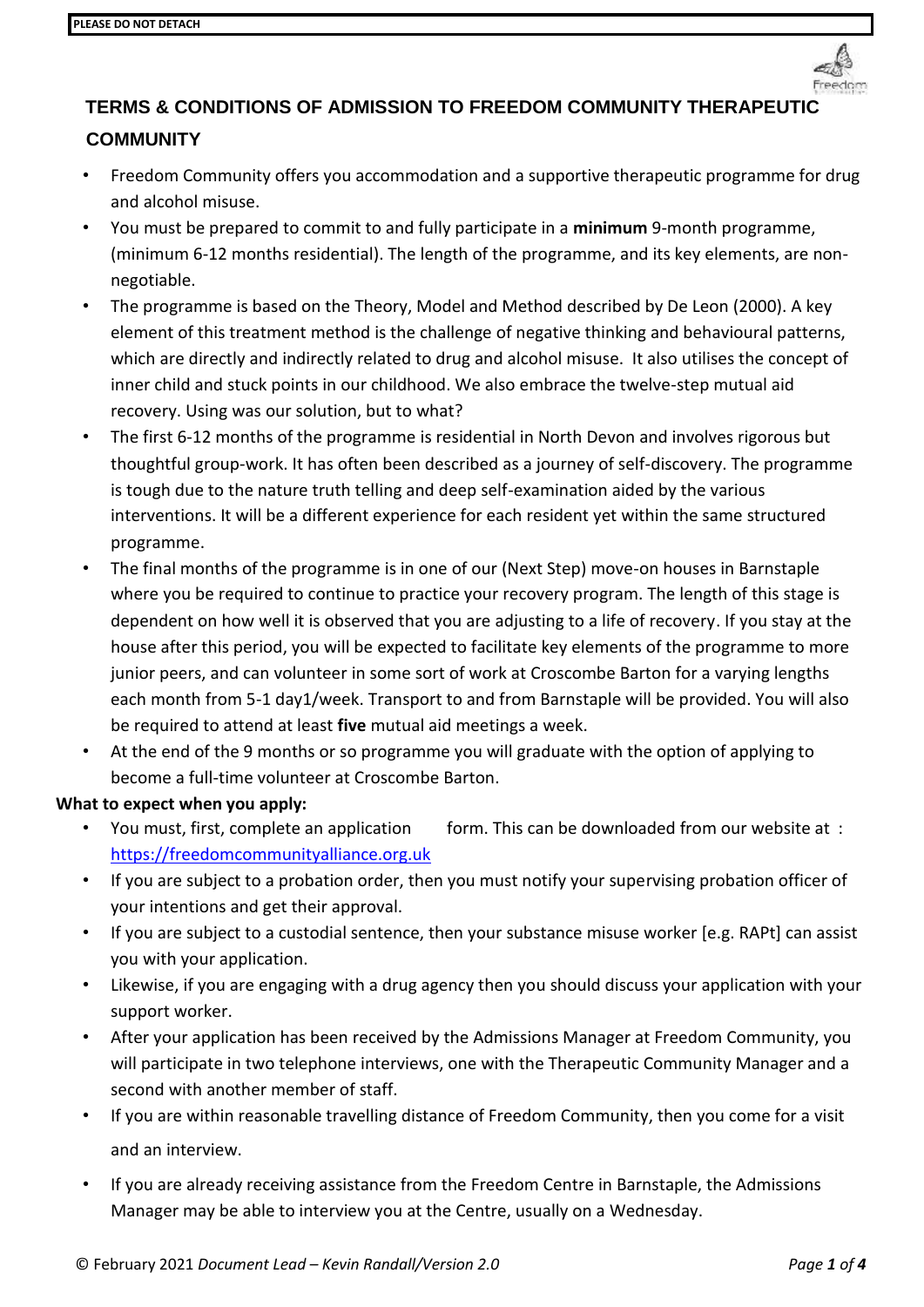

- Your interview[s] will be scheduled and it is in your best interests to refrain from using drugs and/or alcohol prior to your interviews so that the Admissions Manager can fully assess your needs adequately.
- You will need to be completely honest and open about your past medical, psychiatric and offending history in the interviews. You may be asked to leave the programme if you have failed to disclose an issue, which adversely affects either your treatment, the treatment of other residents on the community or the programme.
- During the course of the interviews you will be expected to communicate your needs, demonstrate that you have a basic understanding of Freedom Community treatment programme and are ready to deal with your problems. This will also be your opportunity to ask questions.
- Once the interviews have taken place, a decision will be made on whether we can meet your needs, if so you will be given a suitable date to join the programme or put on the waiting list.
- If you are currently on a custodial sentence and/or subject to licence conditions, you will be required to join the community as soon as you leave custody **without making any stops at shops, café, or haircut etc**.
- You will be required to provide your own transport to Freedom Community or the Barnstaple train station. We will however, be able to meet you at either Barnstaple railway or bus station to take you to Freedom Community.

### **What to expect when you arrive:**

- Once you arrive in the community, you will be drug tested and breathalysed. If either of these tests is positive, your admittance to the community will be at the discretion of the Manager.
- If we are unable to admit you onto the community then it will be your responsibility to find alternative provision.
- Your property will be searched with verbal and written consent. The following items are not permitted during your stay:
- Knives, Scissors or Aerosols
- Personal computers/laptops o All I.T. movable storage devices o Mobile phones
- Sharp implements including hypodermic needles
- Illegal/illicit substances Alcohol or medications not already agreed.
- Radio transmitters and receivers, (e.g. C.B. radios/walkie-talkies) Recording devices
- Pornographic or sexually related material
- Discriminatory literature
- Laser lights, weapons, Firearms
- Portable gaming devices including Sony® PSP®, Vita®, Nintendo DS® etc.
- MP3 and MP4 players Audio, CDs, DVDs
- Tobacco that is not duty paid o Opened containers of E-cigarette liquid
- •

Any of these items, and others which we consider detrimental to your treatment and that of others will be confiscated and locked away. You will be provided with a receipt and these items will be returned to you when you leave.

• After completion of routine paperwork, you will be shown to your room and allocated a "buddy" who will help you settle into the community.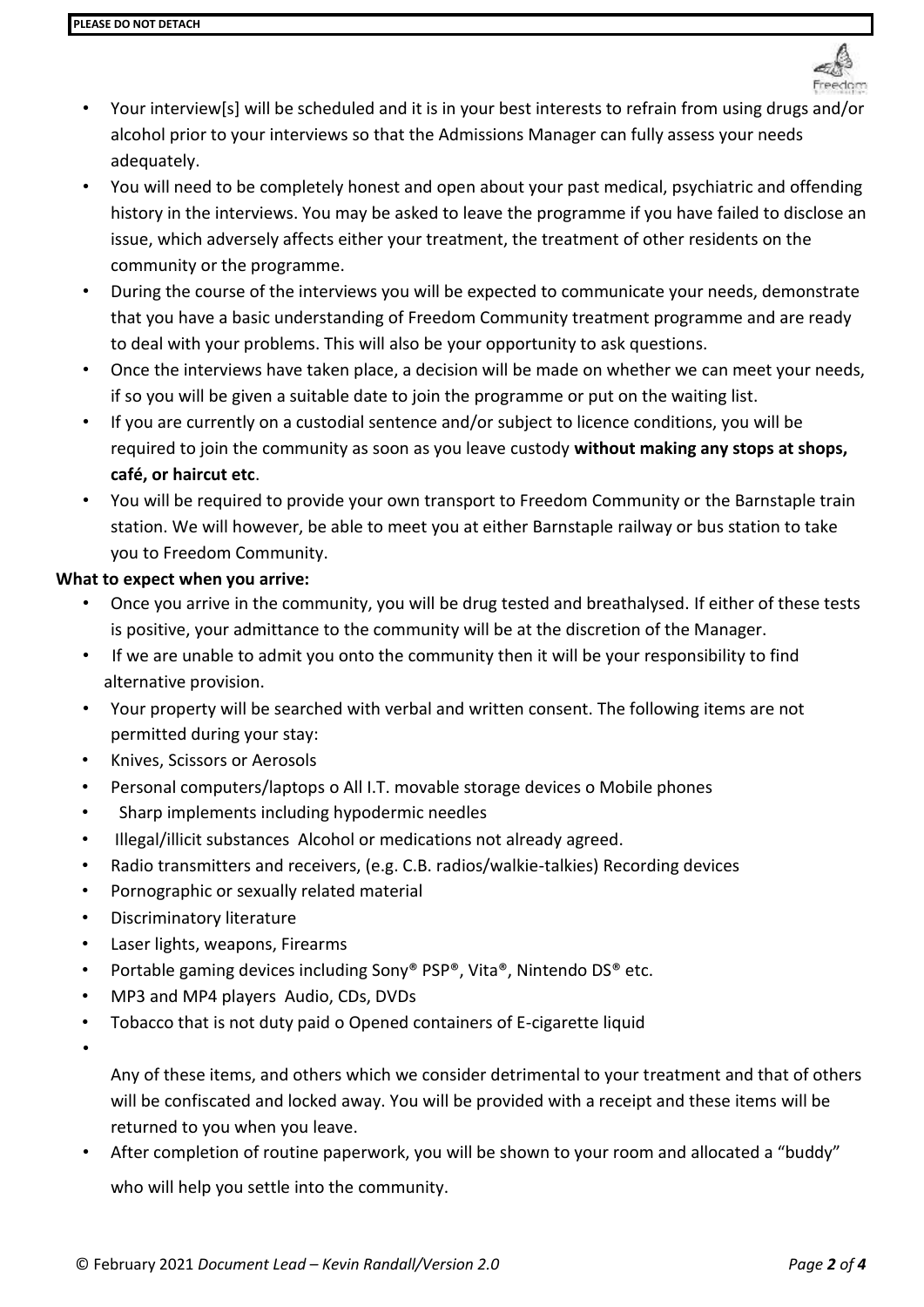

- While we appreciate that admission to treatment is daunting, our experience shows that early participation on the programme is essential.
- You will be registered with a local GP and make sure you have enough meds for a month.
- **Any needed dental work to be completed before you come.**
- You will have an appointment with the Administrative Department who will arrange for your housing benefit and a portion of your other benefits, to be paid directly to Freedom Community to cover the cost of your food, accommodation and support. The residual amount will be paid to you every fortnight to cover the cost of personal items
- You will not be permitted any personal telephone calls or personal mail for at least the first 6 weeks of the programme.
- This initial induction period allows both you and the therapeutic community time to adjust to and to gauge if this method of treatment is suitable for your needs.
- After this time, you will be permitted a telephone call up to 20 minutes per evening. Possibly and a weekly, supervised town visit depending on the cleanliness of your room and meeting expectations/requirements to complete this level of the programme (post Covid) - completion and present all case conference criteria, participation in sanction process, paperwork up to date and full life story written and presented.
- Feedback will be given to re-present, if staff feel that all criteria has not been met, this could also result in an extension of your programme, or discharge depending on the extent of this problem and willingness to complete feedback request.

#### **Rules and boundaries**

- Your "buddy" will inform you of the house rules and you must abide by the house rules at all times.
- There must also be no violence or threats of violence, no sexual or racial discrimination, no drugs or alcohol use, no bullying, no sexual contact with another resident or member of staff. Breach of these cardinal rules may result in you being asked to leave the programme.
- You are currently permitted to smoke/vape in designated areas and at designated times. The use of E-cigarettes must be treated in the same manner as tobacco cigarettes.

#### **Dress code**

- You are expected to wear smart-casual clothes during official programme time, e.g. jeans/sweater/smart sweatshirts/T shirts/shirts.
- You are not permitted to wear:
	- o "Hoodies" o Ripped jeans
	- o Clothing with depictions/insignia of drug and alcohol use, violence, and/or sexual references
	- $\circ$  Headwear [unless for religious or cultural reasons] and jogging attire in meetings, groups and church
- Sleeveless vests may be worn outside during work programme days, but nowhere else.
	- We understand that some people arrive with little in the way of clothing. You will be able to visit the Freedom Church clothing store on Sunday morning to obtain suitable clothing.

#### **Leaving the programme**